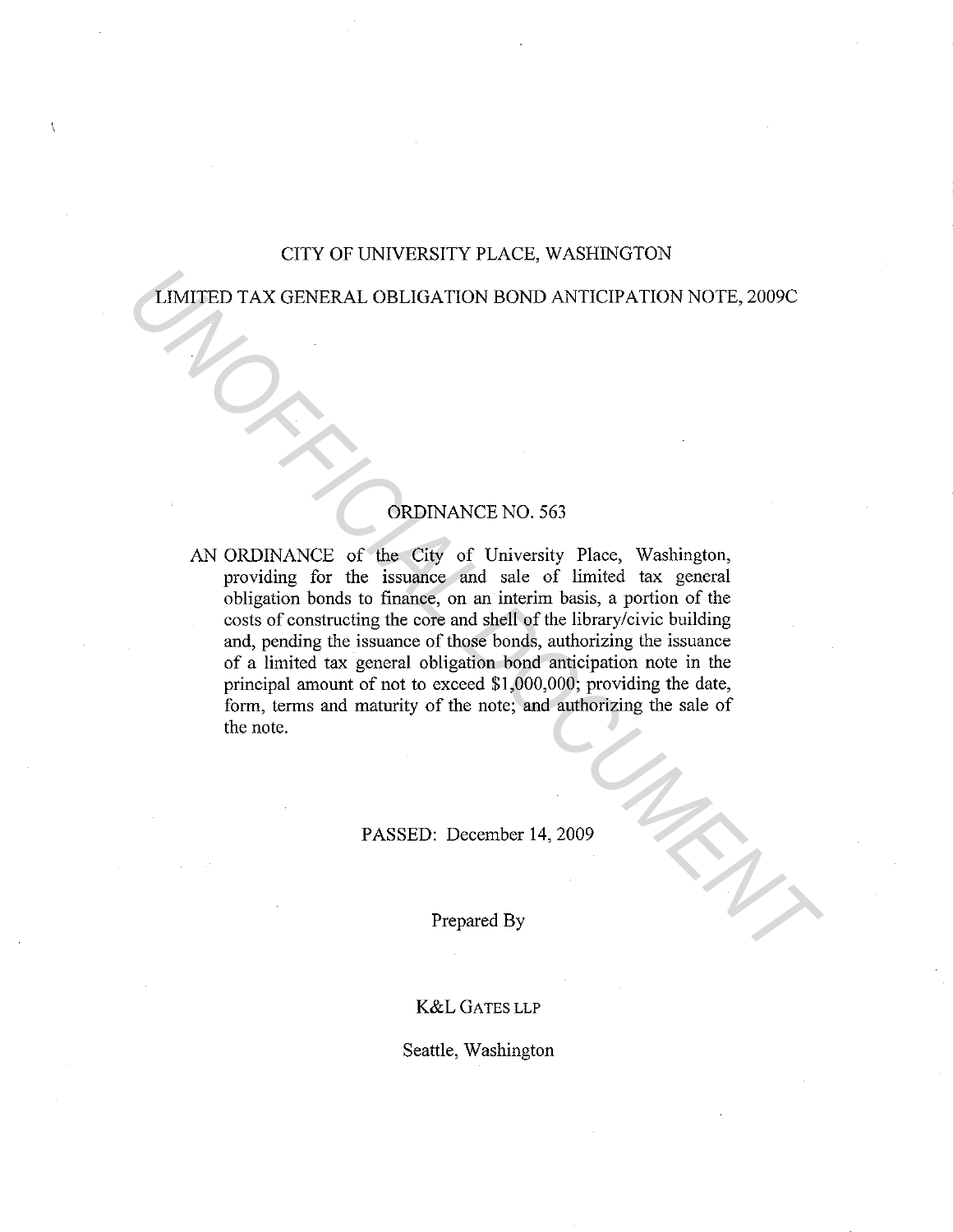## CITY OF UNIVERSITY PLACE ORDINANCE NO. 563 TABLE OF CONTENTS\*

| Section 1.  |                                                                                                                    |
|-------------|--------------------------------------------------------------------------------------------------------------------|
| Section 2.  |                                                                                                                    |
| Section 3.  |                                                                                                                    |
| Section 4.  |                                                                                                                    |
| Section 5.  |                                                                                                                    |
| Section 6.  |                                                                                                                    |
| Section 7.  |                                                                                                                    |
| Section 8.  |                                                                                                                    |
| Section 9.  |                                                                                                                    |
| Section 10. |                                                                                                                    |
|             |                                                                                                                    |
|             |                                                                                                                    |
|             |                                                                                                                    |
|             |                                                                                                                    |
|             |                                                                                                                    |
|             |                                                                                                                    |
|             |                                                                                                                    |
|             | * This Table of Contents and the cover page are provided for convenience only and are not a part of this ordinance |

\* This Table of Contents and the cover page are provided for convenience only and are not a part of this ordinance.

 $\sim 10$ 

Page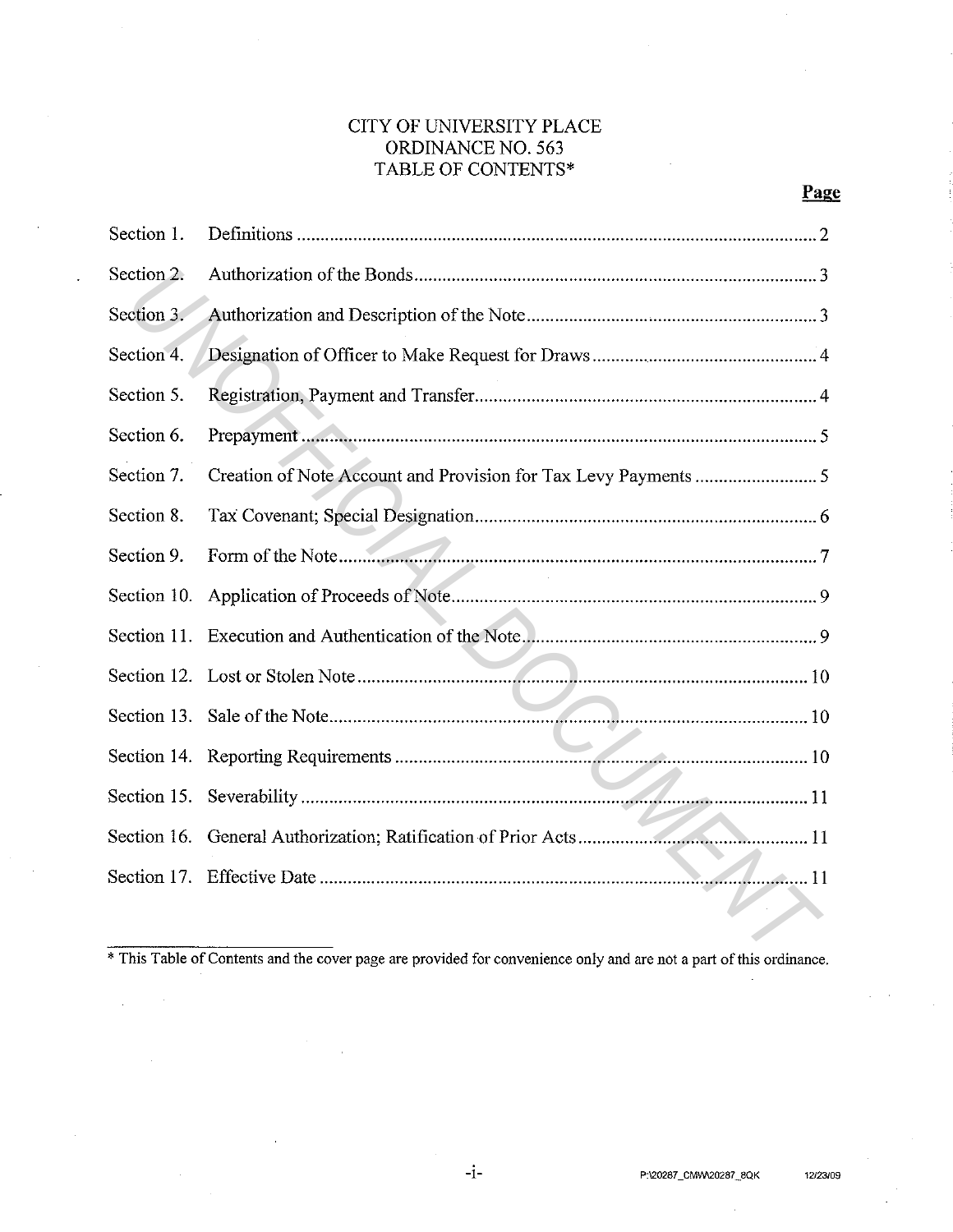#### ORDINANCE NO. 563

AN ORDINANCE of the City of University Place, Washington, providing for the issuance and sale of limited tax general obligation bonds to finance, on an interim basis, a portion of the costs of constructing the core and shell of the library/civic building and, pending the issuance of those bonds, authorizing the issuance of a limited tax general obligation bond anticipation note in the principal amount of not to exceed \$1,000,000; providing the date, form, terms and maturity of the note; and authorizing the sale of the note.

WHEREAS, the City of University Place, Washington (the "City"), has determined that it is in the best interest of the City to complete the core and shell of a library/civic building (the "Project"); and

WHEREAS, Cashmere Valley Bank (the "Bank") has offered to extend the City a line of credit to finance a portion of the costs of the Project on an interim basis, to accommodate the construction schedule for the Project; and of a limited nex general obligation bond anticipation note in the<br>
principal amount of not to exceed 81,000,000; providing the date,<br> *UNIFICEAS*, the City of University Place, Washington (the "City"), has determined that<br>

WHEREAS, RCW 39.46.050 authorizes local governments to establish lines of credit with any qualified public depository to be drawn upon in exchange for its obligations; and

WHEREAS, RCW 39.50.020 authorizes local governments to issue notes in anticipation of the issuance of bonds, which notes can be paid from the proceeds of the bonds or from any other legally available funds; and

WHEREAS, the Council deems it to be in the best interest of the City that it sell a note to the Bank to evidence the line of credit;

NOW, THEREFORE, THE CITY COUNCIL OF THE CITY OF UNIVERSITY PLACE, WASHINGTON, ORDAINS as follows:

Section 1. Definitions. As used in this ordinance, the following words shall have the following meanings, unless a different meaning clearly appears from the context: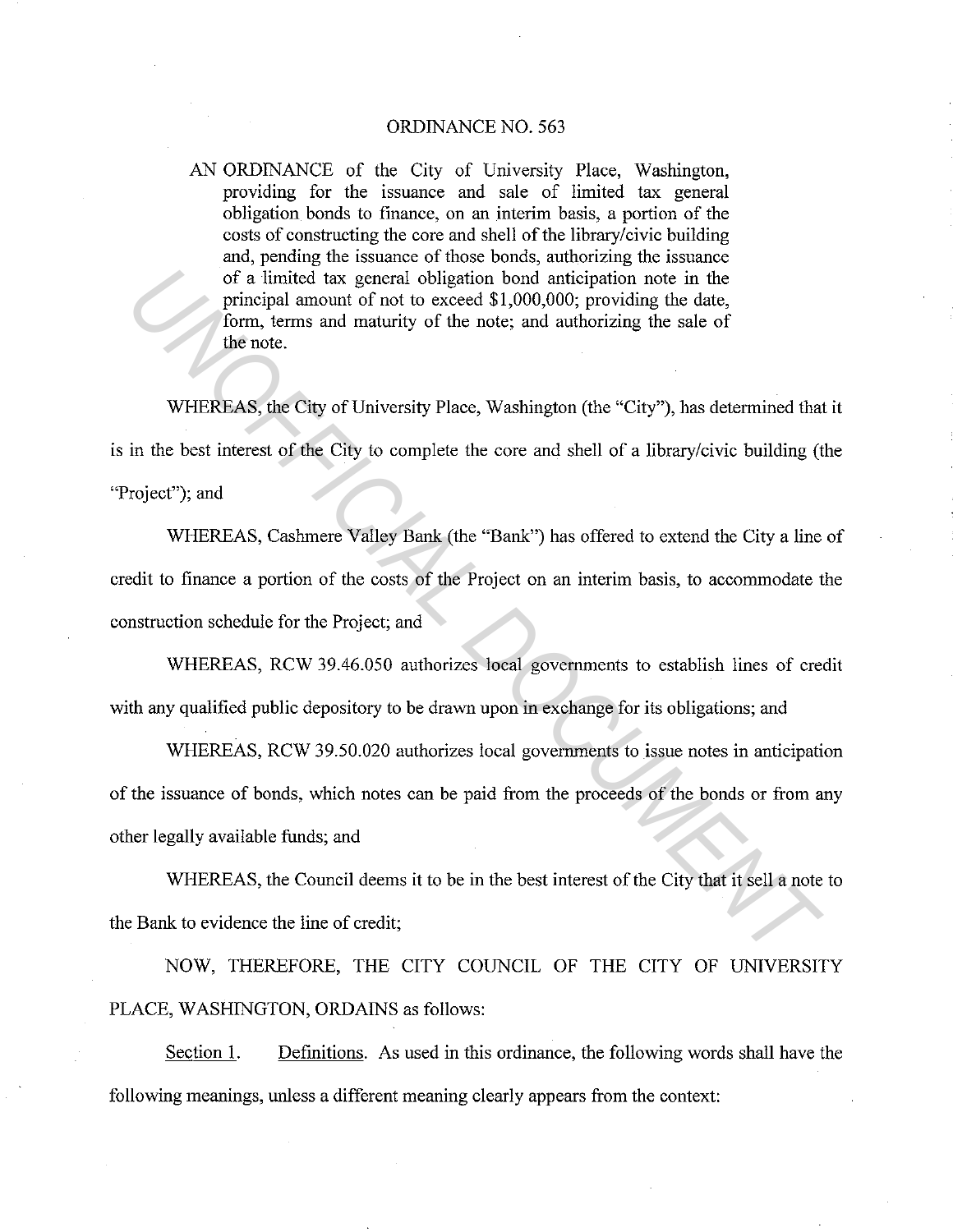*Authorized Officer* means the Finance Director of the City or his or her designee.

*Bank* means Cashmere Valley Bank, or its corporate successor.

*Bonds* mean the Limited Tax General Obligation Bonds to be issued to pay and redeem the Note or any refunding note or notes.

*City* means the City of University Place, Washington, a municipal corporation duly organized and existing under the laws of the State of Washington.

*Code* means the Internal Revenue Code of 1986, as amended, and shall include all applicable regulations and rulings relating thereto.

*Council* means the duly constituted City Council as the general legislative authority of the City.

*Note* means the not to exceed \$1,000,000 Limited Tax General Obligation Bond Anticipation Note, 2009C of the City issued pursuant to this ordinance.

*Note Account* means the "City of University Place Limited Tax General Obligation Bond Anticipation Note Account 2009C" created by Section 7 of this ordinance.

*Note Register* means the books or records maintained by the Note Registrar for the purpose of registration of the Note.

*Note Registrar* means the Finance Director of the City.

*Outstanding Principal Balance of the Note* means on any particular day the aggregate of all funds that the City has drawn from the Bank under the Note to that day, less the aggregate of all principal payments on the Note made by the City on or before that day. *City* means the City of University Place, Washington, a municipal corporation diganized and existing under the laws of the State of Washington.<br> *Code* means the Internal Revenue Code of 1986, as amended, and shall includ

*Prime Rate* means the rate of interest publicly announced from time to time by the Bank as its Prime Rate. The Prime Rate is set by the Bank based on various factors, including the Bank's costs and desired return, general economic conditions and other factors, and is used as a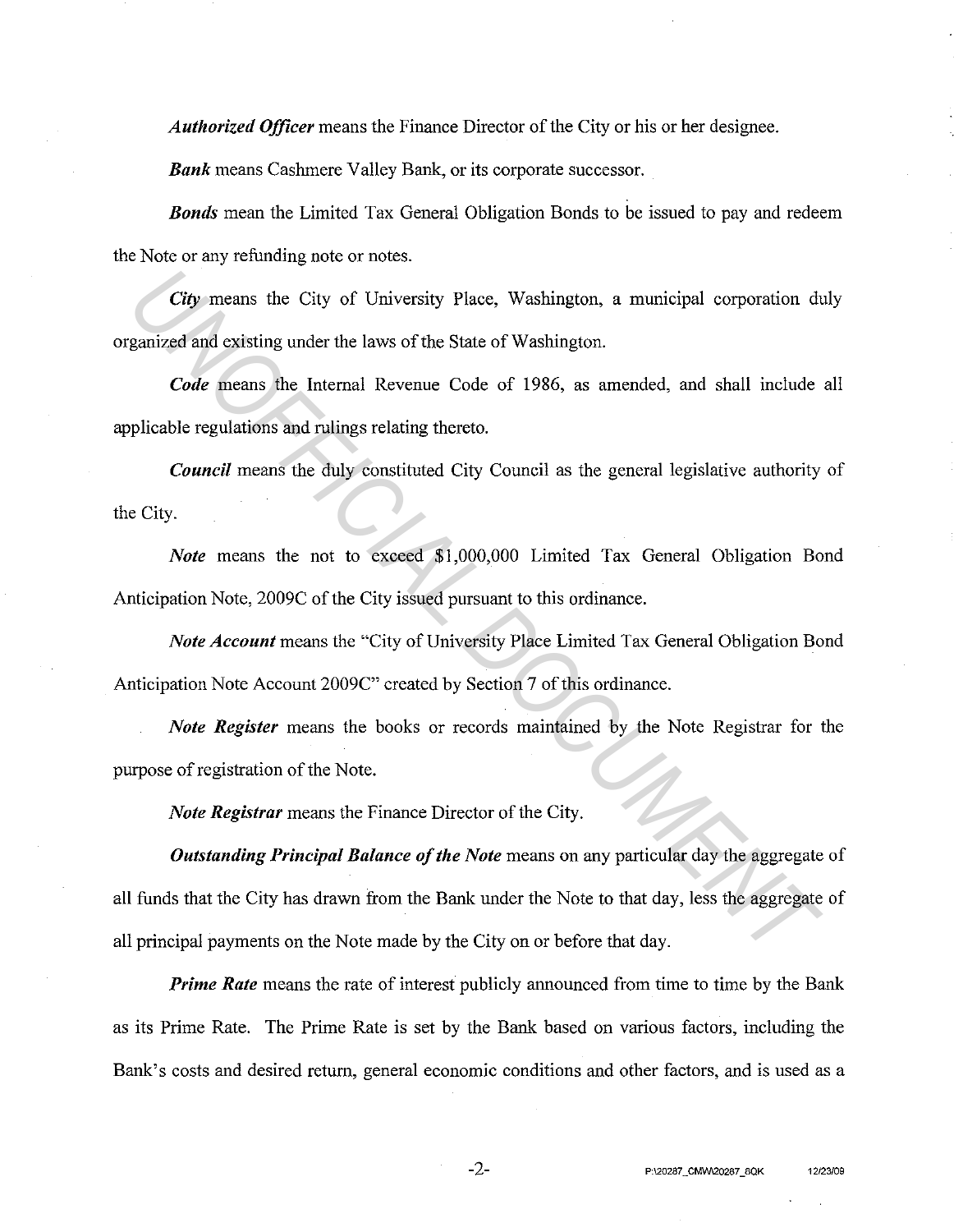reference point for pricing some loans. The Bank may price loans to its customers at, above, or below the Prime Rate. Any change in the Prime Rate shall take effect at the opening of business on the day specified in the public announcement of a change in the Bank's Prime Rate.

*Proposal* means the proposal letter submitted by the Bank to purchase the Note as attached as Exhibit A.

*Request for Draw* means an oral or written request by an Authorized Officer for a draw from the non-revolving line of credit authorized to be established by this ordinance, all as more fully described in Section 3.

Section 2. Authorization of the Bonds. For the purpose of providing funds necessary to repay the Note, the Council shall issue Bonds in such amount if any as is necessary, together with other legally available funds, to repay the Note and form and with such terms, as shall be determined by ordinance of the Council. The proceeds of the Bonds shall be paid into the Note Account and applied, together with other available funds, in amounts sufficient to repay the Note.

Section 3. Authorization and Description of the Note. For the purpose of paying costs of the Project on an interim basis, to accommodate the construction schedule for the Project, and paying costs of issuing the Note, the City shall issue its Limited Tax General Obligation Bond Anticipation Note, 2009C, in the maximum principal amount of not to exceed \$1,000,000. Amounts drawn on the Note shall bear interest at a rate per year equal to 95% of the Prime Rate. The Note shall be issued in fully registered form, shall be numbered, shall be dated as of its date of delivery to the Bank, and shall mature on December 1, 2011 (the "Maturity Date"). **Excluded as Exhibit A.**<br> **Request for Draw** means an oral or written request by an Authorized Officer for a dram the non-revolving line of credit authorized to be established by this ordinance, all as methy described in S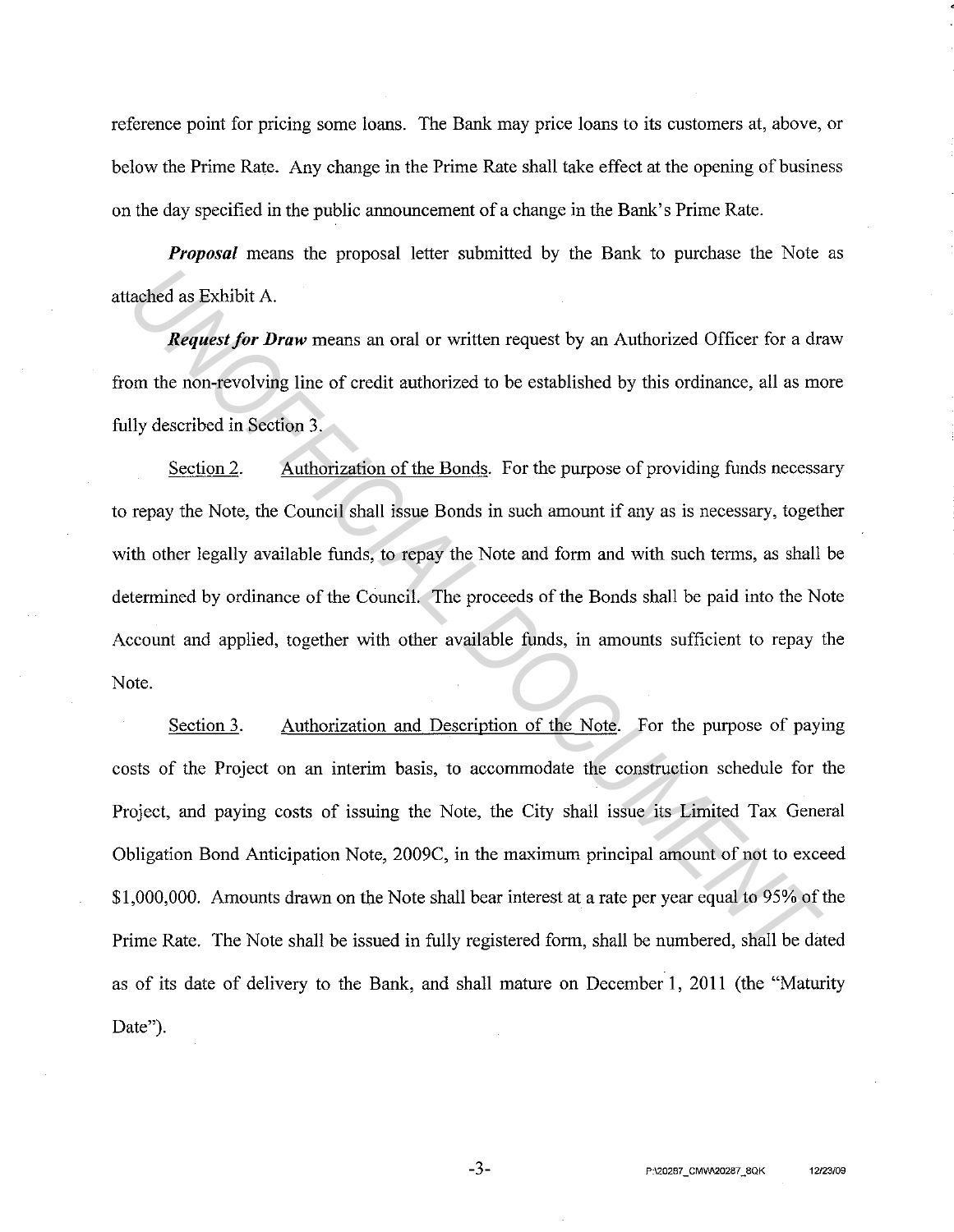The City may make incremental draws upon the Note in any amount of \$50,000 or more, pursuant to a Request for Draw, on any business day during the term of the Note to carry out the purposes of the Note, subject to the limitations that the aggregate amount of all incremental draws upon the Note may not exceed \$1,000,000.

Interest on outstanding principal of the Note shall accrue from the date such principal is drawn under the Note until paid. Interest shall be calculated on the basis of a 365-day year and the actual number of days elapsed. Interest shall be payable semi-annually, on each December 1 and June I, beginning June I, 2010, and on the Maturity Date or upon prepayment. All principal on the Note shall be paid on the Maturity Date or upon prepayment. Principal of and interest on the Note shall be payable as described in Section 5 below.

Section 4. Designation of Officer to Make Request for Draws. A Request for Draw pursuant to the Note may be made by the Authorized Officer in writing. The Council hereby delegates to the Authorized Officer authority to make a written Request for Draw pursuant to this ordinance. The Bank shall incur no liability to the City or to any other person in acting upon any written communication which the Bank believes in good faith to have been given by an official authorized to borrow on behalf of the City, or otherwise acting in good faith in making advances pursuant to this ordinance. Interest on outstanding principal of the Note shall accrue from the date such principal<br>**Example 1.1** Detection Interest shall be calculated on the basis of a 365-day year a<br>actual number of days elapsed. Interest shall be

Section 5. Registration, Payment and Transfer. The Finance Director shall act as authenticating trustee, paying agent and registrar for the Note (collectively, the "Note Registrar"). Both principal of and interest on the Note shall be payable in lawful money of the United States of America. Installments of the principal of and interest on the Note shall be paid by check or draft of the Note Registrar mailed on the date such interest is due or by electronic funds transfer made on the date such interest is due to the Bank or nominee at the address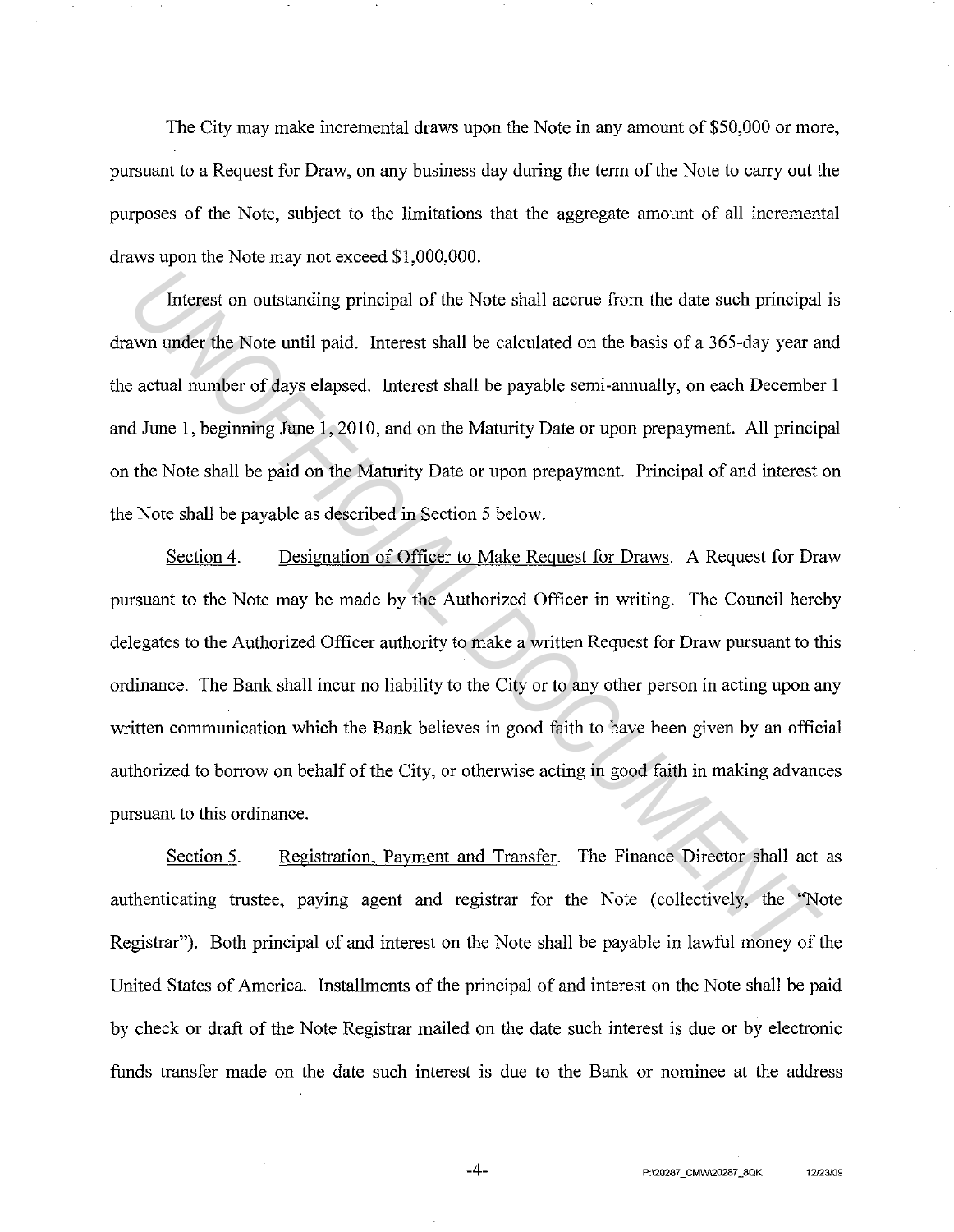appearing on the Note Register. Upon final payment of all principal and interest thereon, and expiration of the revolving line of credit, the Note shall be submitted to the Note Registrar for cancellation and surrender.

The Note may be transferred in whole to a qualified investor.

Section 6. Prepayment. The City reserves the right to prepay the Note in part or in full on any business day without premium or penalty. Prepayments shall be applied first to interest and then to principal. The City will notify the Bank at least 15 days in advance of its intent to prepay the Note.

Section 7. Creation of Note Account and Provision for Tax Levy Payments. A special account of the City to be known as the "City of University Place Limited Tax General Obligation Bond Anticipation Note Account, 2009C" (the "Note Account") is hereby authorized to be created. The Note Account shall be a trust account and shall be drawn upon for the sole purpose of paying the principal of and interest on the Note. Money on deposit in the Note Account not immediately needed to pay such interest or principal may temporarily be deposited in such institutions or invested in such obligations that are legal investments for City funds. Any interest or profit from the investment of such money shall be deposited in the Note Account. Any money remaining in the Note Account after payment in full of the principal of and interest on the Note may be transferred to the general fund of the City, and the Note Account shall be closed. **Example 16 Example 16 Example 16 Example 16 Example 16 Example 16 Example 16 Example 16 Example 16 Example 16 Example 16 Example 16 Example 16 Example 16 Example 16 Example 16 Example 16 Example 16 Example 16 Example 16 E** 

The City covenants that on or before the Maturity Date it will issue the Bonds, refunding bond anticipation notes, or a combination of the foregoing in an amount if any, together with other available funds, sufficient to pay the Note when due.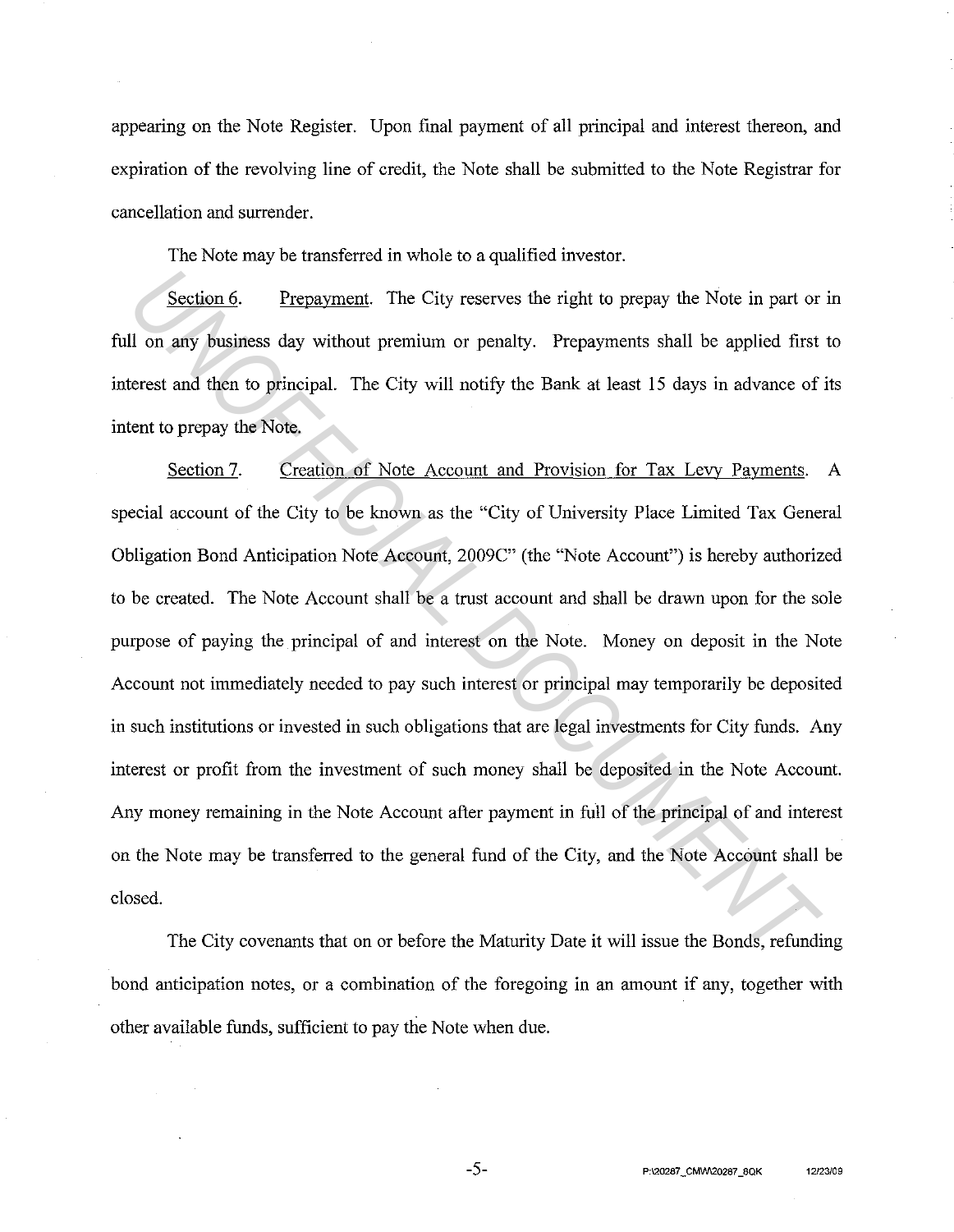The Note is a general obligation of the City. The City hereby irrevocably covenants that it will levy taxes annually upon all the taxable property in the City without limitation as to rate or amount and in amounts sufficient, with other money legally available therefor, to pay the principal of and interest on the Note as the same shall become due. The full faith, credit and resources of the City are hereby irrevocably pledged for the annual levy and collection of such taxes and the prompt payment of such principal and interest. The pledge of tax levies may be discharged prior to maturity of the Note by making full provision for the payment thereof.

Section 8. Tax Covenant; Special Designation. The City shall comply with the provisions of this section unless, in the written opinion of Bond Counsel to the City, such compliance is not required in order to maintain the exemption of the interest on the Note from federal income taxation.

The City hereby covenants that it will not make any use of the proceeds of sale of the Note or any other funds of the City which may be deemed to be proceeds of the Note pursuant to Section 148 of the Code and the applicable regulations thereunder that will cause the Note to be an "arbitrage bond" within the meaning of said section and said regulations. The City will comply with the requirements of Section 148 of the Code (or any successor provision thereof applicable to the Note) and the applicable regulations thereunder throughout the term of the Note. **EXECUTE:** The City are hereby increasedly pledged for the annual levy and collection of succs and the prompt payment of such principal and interest. The pledge of tax levies may scharged prior to maturity of the Note by m

The City further covenants that it will not take any action or permit any action to be taken that would cause the Note to constitute a "private activity bond" under Section 141 of the Code.

The City will pay any rebate amount to the United States of America at the times and in the amounts necessary to meet the requirements of the Code to maintain the federal income tax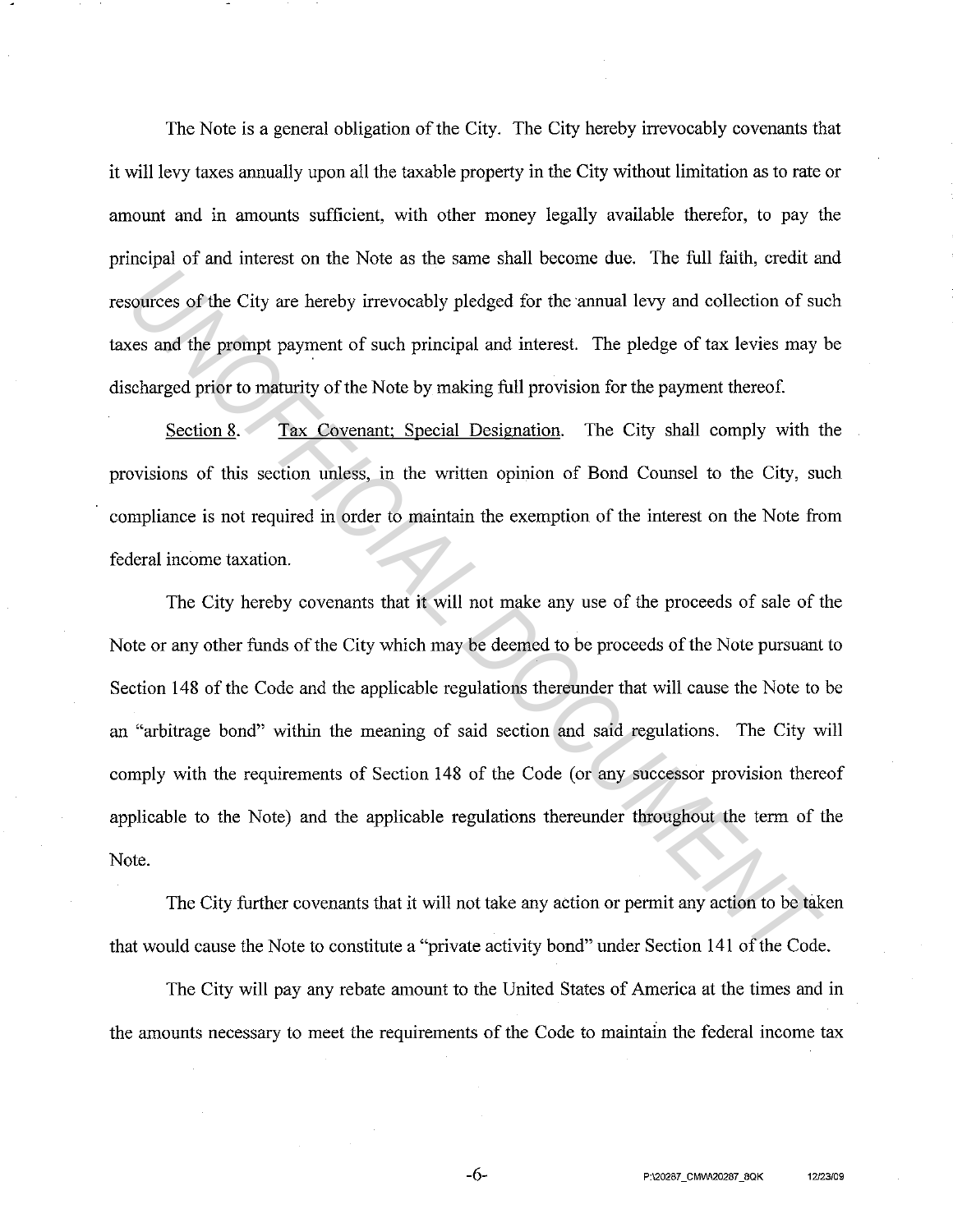exemption of the interest payments on the Note, in accordance with the federal tax certificate prepared in connection with the issuance of the Note.

The City hereby designates the Note as a "qualified tax-exempt obligation" under Section 265(b)(3) of the Code for banks, thrift institutions and other financial institutions. The City does not anticipate that it will issue more than \$30,000,000 of qualified tax-exempt obligations during 2009.

Section 9. Form of the Note. The Note shall be in substantially the following form:

#### UNITED STATES OF AMERICA

NO. 1 Notice the state of the state of the state of the state of the state of the state of the state of the state of the state of the state of the state of the state of the state of the state of the state of the state of t

### STATE OF WASHINGTON CITY OF UNIVERSITY PLACE LIMITED TAX GENERAL OBLIGATION BOND ANTICIPATION NOTE, 2009C

| Registered Owner: | Cashmere Valley Bank       |
|-------------------|----------------------------|
|                   | 117 Aplets Way             |
|                   | Cashmere, Washington 98815 |

EIN: 91-0168460

Maturity Date: December **1,** 2011

Principal Amount: NOT TO EXCEED ONE MILLION AND NO/100 DOLLARS

The City of University Place, Washington (the "City"), a municipal corporation organized and existing under the laws of the State of Washington, hereby acknowledges itself to owe and for value received promises to pay, but solely from the Note Account hereinafter identified, to the Registered Owner identified above on the Maturity Date set forth above, the principal sum of amounts drawn on the Note pursuant to a Request for Draw (not to exceed \$1,000,000 outstanding), from the date hereof. Each amount drawn pursuant to a Request for Draw under this Note shall bear interest at a rate per year equal to 95% of the Prime Rate, as set forth in Ordinance No. 563 of the City, passed on December 14, 2009 (the "Note Ordinance"). Interest on this Note shall accrue from the date money is drawn, pursuant to a Request for Draw, until paid and shall be computed on the Outstanding Principal Balance on the basis of a 365-day year and the actual days elapsed. Interest shall be payable semiannually, beginning June **1,** 2010 and on each December **1** and June **1** thereafter, and at maturity or upon early prepayment. Principal on this Note shall be paid on the Maturity Date identified above. Upon payment of this Note in full, the Registered Owner shall surrender this Note at the office of the City Finance Director for cancellation. Both principal of and interest on this Note are payable in lawful **Example 2013**<br> **Example 2009. INTED STATES OF AMERICA**<br> **UNITED STATES OF AMERICA**<br> **INSTED STATES OF AMERICA**<br> **INTED STATES OF AMERICA**<br> **INTED STATES OF MASILINGTON**<br> **INTED TAX GENERAL OBLIGATION BOND ANTICIPATION N**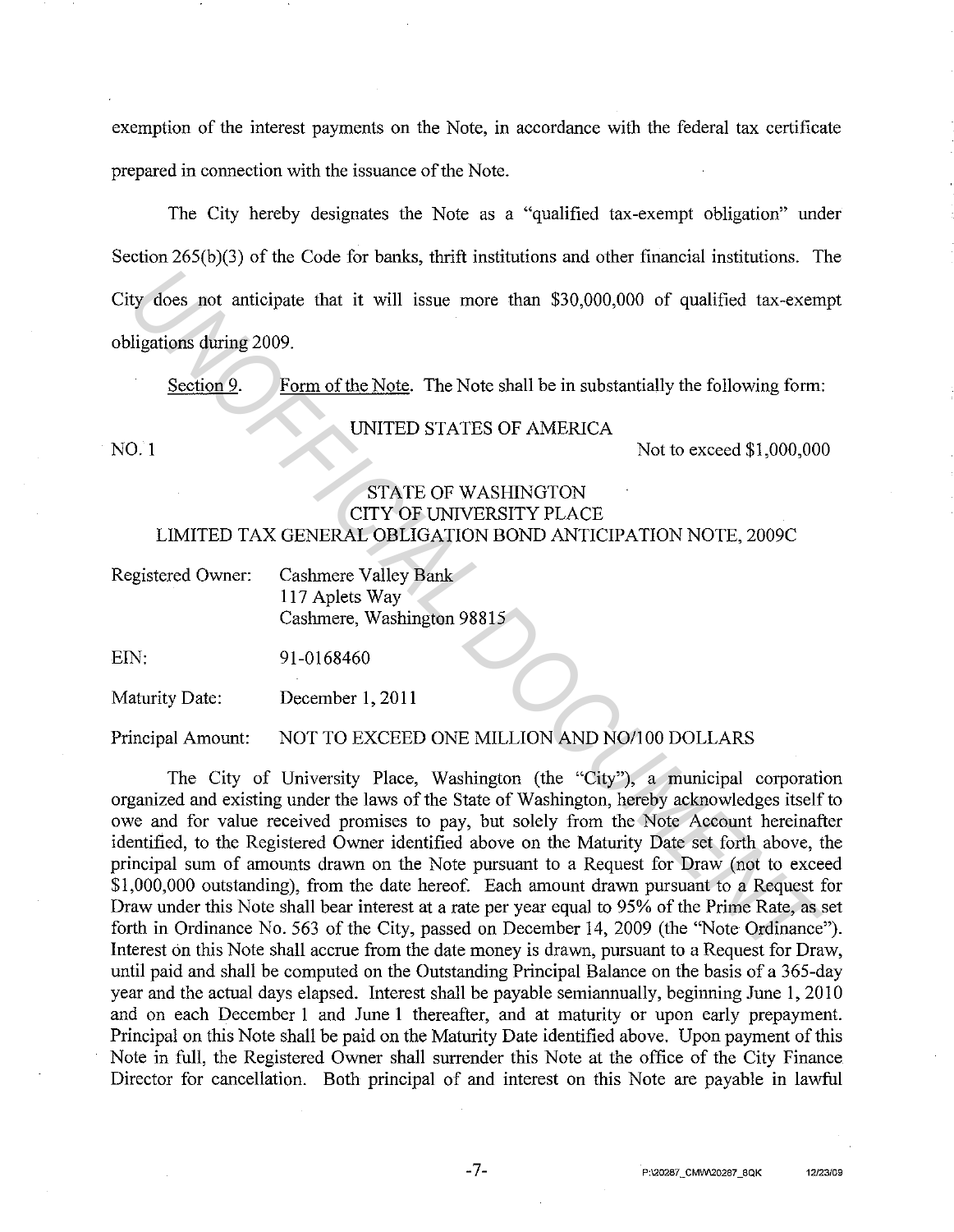money of the United States of America. The City reserves the right to prepay this Note in part or in full on any business day without premium or penalty as provided in the Note Ordinance.

This Note has been designated as a "qualified tax-exempt obligation" for banks, thrift institutions and other financial institutions. This Note is transferable as stated in the Note Ordinance.

This Note is issued pursuant to the Note Ordinance for the purpose of financing costs of the City's library/civic building on an interim basis to accommodate the construction schedule for the project, all in conformity with the Constitution and laws of the State of Washington.

This Note shall not be valid or become obligatory for any purpose or be entitled to any security or benefit under the Note Ordinance until the Certificate of Authentication hereon shall have been manually signed by the Note Registrar.

The City hereby irrevocably covenants and agrees with the owner of this note that it will include in its annual budget and levy taxes annually, within and as a part of the tax levy permitted to cities without a vote of the electorate, upon all the property subject to taxation in amounts sufficient, together with all other money legally available therefor, to pay the principal of and interest on this note as the same shall become due. The full faith, credit and resources of the City are hereby irrevocably pledged for the annual levy and collection of such taxes and the prompt payment of such principal and interest. This Note is issued pusuant to the Note Ordinac for the purpose of financing cost<br>
USFy's library/civic building on an interim basis to accommodate the construction sched<br>
the project, all in onformity with the Constitutio

It is hereby certified and declared that this note is issued pursuant to and in strict compliance with the Constitution and laws of the State of Washington and ordinances of the City, that all acts, conditions and things required to be done precedent to and in the issuance of this Note have happened, been done and performed, and that this note does not exceed any Constitutional or statutory limitations.

IN WITNESS WHEREOF, the City of University Place, Washington, has caused this Note to be signed on behalf of the City with the manual or facsimile signature of the Mayor, to be attested by the manual or facsimile signature of the City Clerk of the City, and a seal of the City to be reproduced or impressed hereon, as of this \_\_ day of December, 2009.

[SEAL]

## CITY OF UNIVERSITY PLACE, WASHINGTON

By \_\_\_\_\_\_\_\_\_\_ /s/ manual or facsimile Mayor

ATTEST:

*Isl* manual or facsimile City Clerk

### REGISTRATION CERTIFICATE

This Note is registered in the name of the Registered Owner on the books of the City, in the office of the Finance Director (the "Note Registrar"), as to both principal and interest, as noted in the registration blank below. All payments of principal of and interest on this Note shall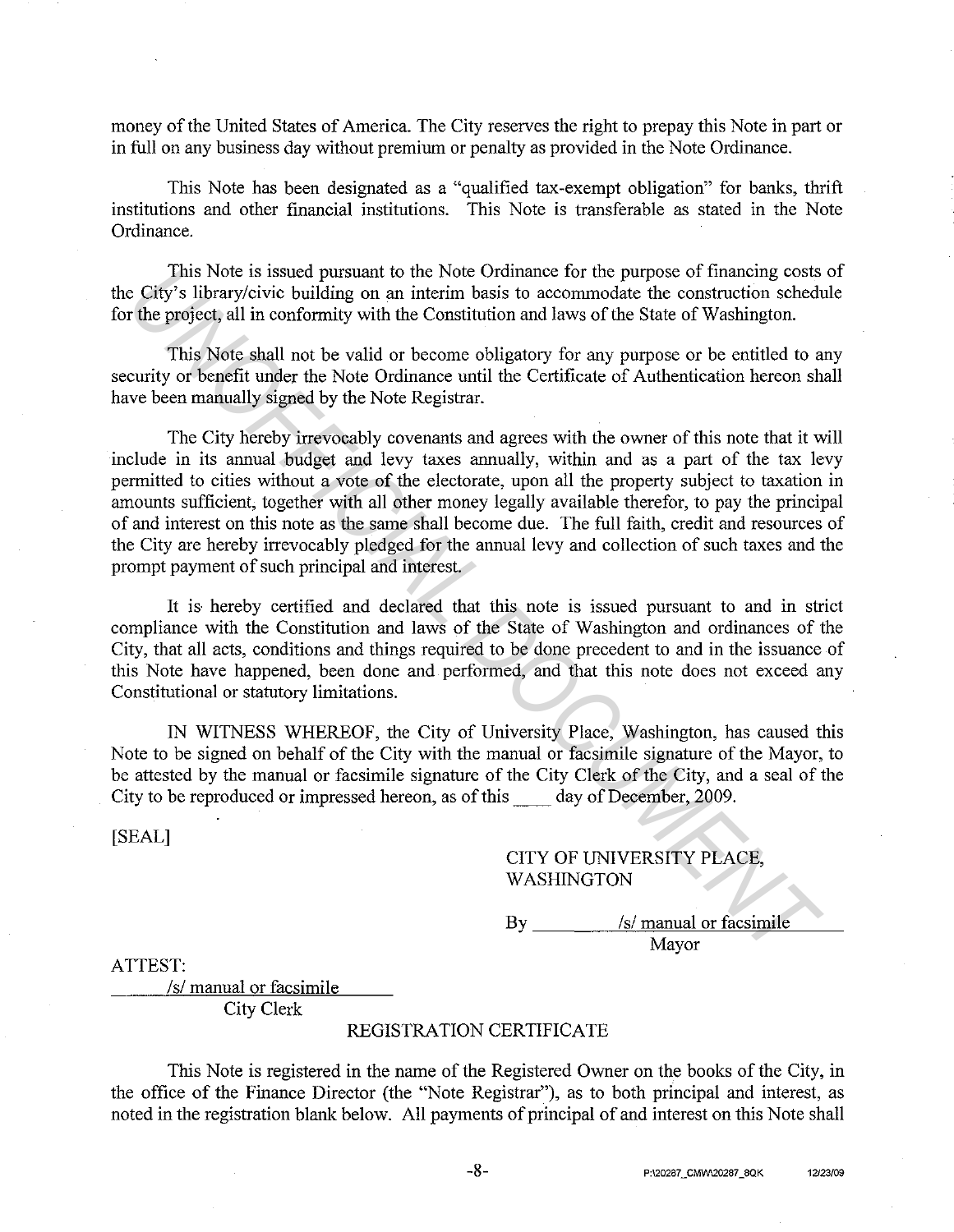be made by the City with full acquittance by the Note Registrar's wire transfer, made payable to the last Registered Owner as shown hereon and on the registration books of the Note Registrar at his/her address noted hereon and on the registration books of the Note Registrar.

| Date of      | Name and Address of                                          | Signature of            |
|--------------|--------------------------------------------------------------|-------------------------|
| Registration | Registered Owner                                             | Note Registrar          |
| 2009         | Cashmere Valley Bank<br>117 Aplets Way<br>Cashmere, WA 98815 | <b>Finance Director</b> |

Section 10. Application of Proceeds of Note. All proceeds received from draws on the Note under this ordinance shall be deposited into the fund or account designated by the Finance Director and used to pay costs of the City's library/civic building and pay costs of issuing the Note.

Note proceeds remaining after all of such costs have been paid, may be used to pay costs of other legally authorized capital expenditures of the City or shall be deposited in the Note Account. Note proceeds may be invested as permitted by law.

Section 11. Execution and Authentication of the Note. The Note shall be signed on behalf of the City by the manual or facsimile signature of the Mayor and attested by the manual or facsimile signature of the City Clerk and shall have the seal of the City impressed or a facsimile thereof imprinted thereon. Cashmere Valley Bank<br>
I17 Aplets Way<br>
Cashmere, WA 98815<br>
Section 10. Application of Proceeds of Note. All proceeds received from draws on the under this ordinance shall be deposited into the fund or account designated by

In case either of the officers who shall have executed the Note shall cease to be an officer or officers of the City before the Note shall have been authenticated or delivered by the Note Registrar, or issued by the City, the Note may nevertheless be authenticated, delivered and issued and upon such authentication, delivery and issuance, shall be as binding upon the City as though those who signed the same had continued to be such officers of the City. The Note may also be signed and attested on behalf of the City by such persons as at the actual date of execution of the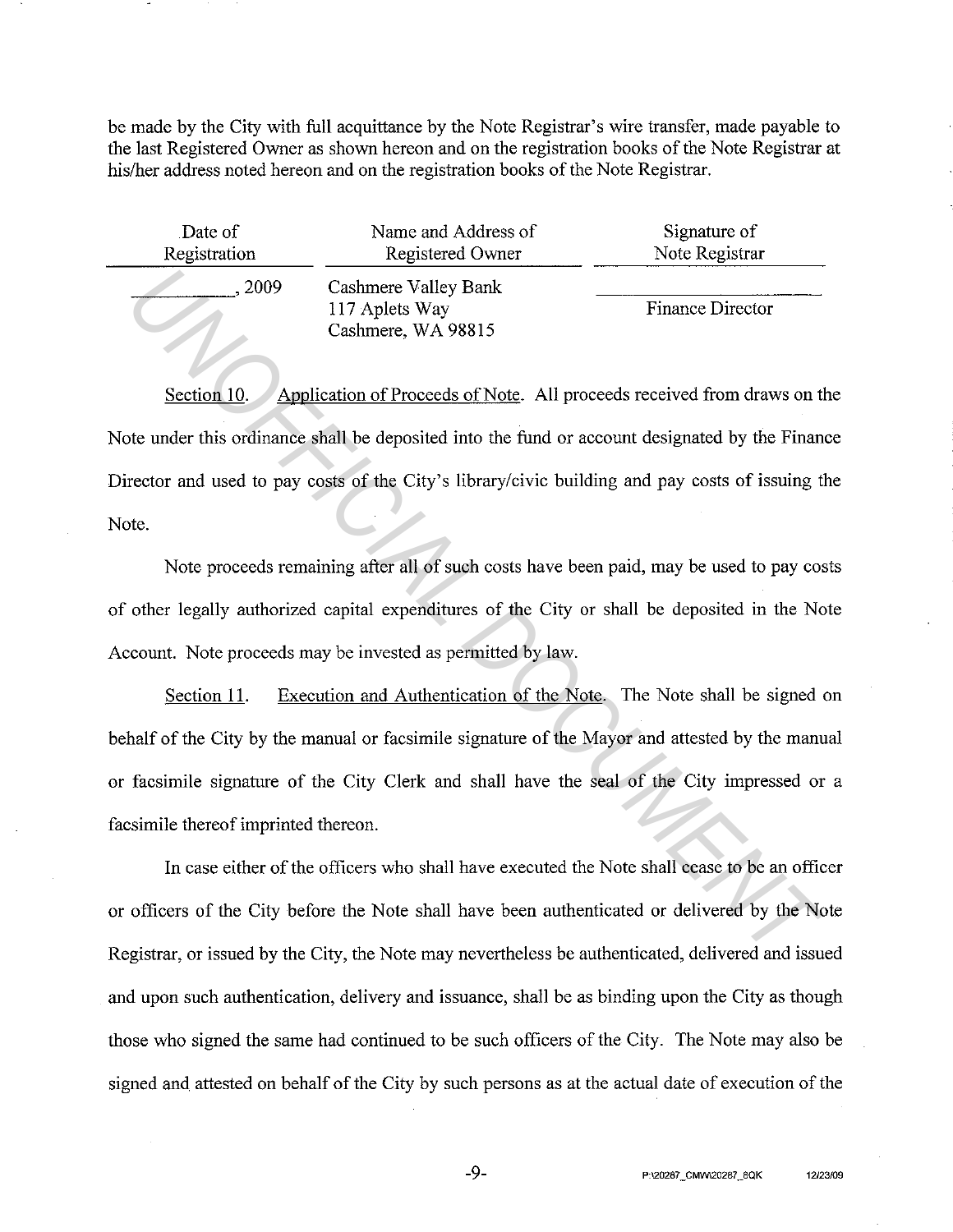Note shall be the proper officers of the City although at the original date of the Note any such person shall not have been such officer of the City.

Section 12. Lost or Stolen Note. In case the Note shall be lost, stolen or destroyed, the Note Registrar may execute and deliver a new Note of like date and tenor to the owner upon the owner paying the expenses and charges of the City and upon filing with the Note Registrar evidence satisfactory to the Note Registrar that the Note was actually lost, stolen or destroyed and of its ownership thereof, and upon furnishing the City with indemnity satisfactory to the City.

Section 13. Sale of the Note. The Council hereby authorizes the sale of the Note to the Bank, pursuant to the terms of this ordinance and their proposal which is attached hereto as Exhibit A and incorporated by this reference. Upon delivery of the Note, the City shall pay the Bank a fee equal to 1.00% of the principal amount of the Note. In the event of any inconsistency between the terms set forth in this ordinance and the terms set forth in the Bank proposal attached hereto as Exhibit A and incorporated into this ordinance, the terms set forth in the Bank proposal shall govern. **Example 18 Expenses and charges of the City and upon filing with the Note Registrate.<br>** *UNOFFICIAL DOCUMENT CONTERT CONTERT WARE UNITED AND CONTERT CONTERT CONTERT UNITED AND CONTERT UP TO SERVIT UP 100 UNITED SERVIT UP 1* 

Section 14. Reporting Requirements. With respect to the Note, the City is exempt from the official statement and ongoing disclosure requirements of the Securities and Exchange Commission Rule 15c2-12 under the Securities Exchange Act of 1934.

The City hereby covenants and agrees for as long as the Note remains outstanding, it will provide armually to the Bank copies of (a) the City's budget, within 90 days of adoption; (b) the City's internally-prepared, unaudited armual financial statement, within 210 days of the end of the fiscal year, and (c) the City's audited financial statements for each fiscal year, within 10 days of receipt thereof.

 $-10-$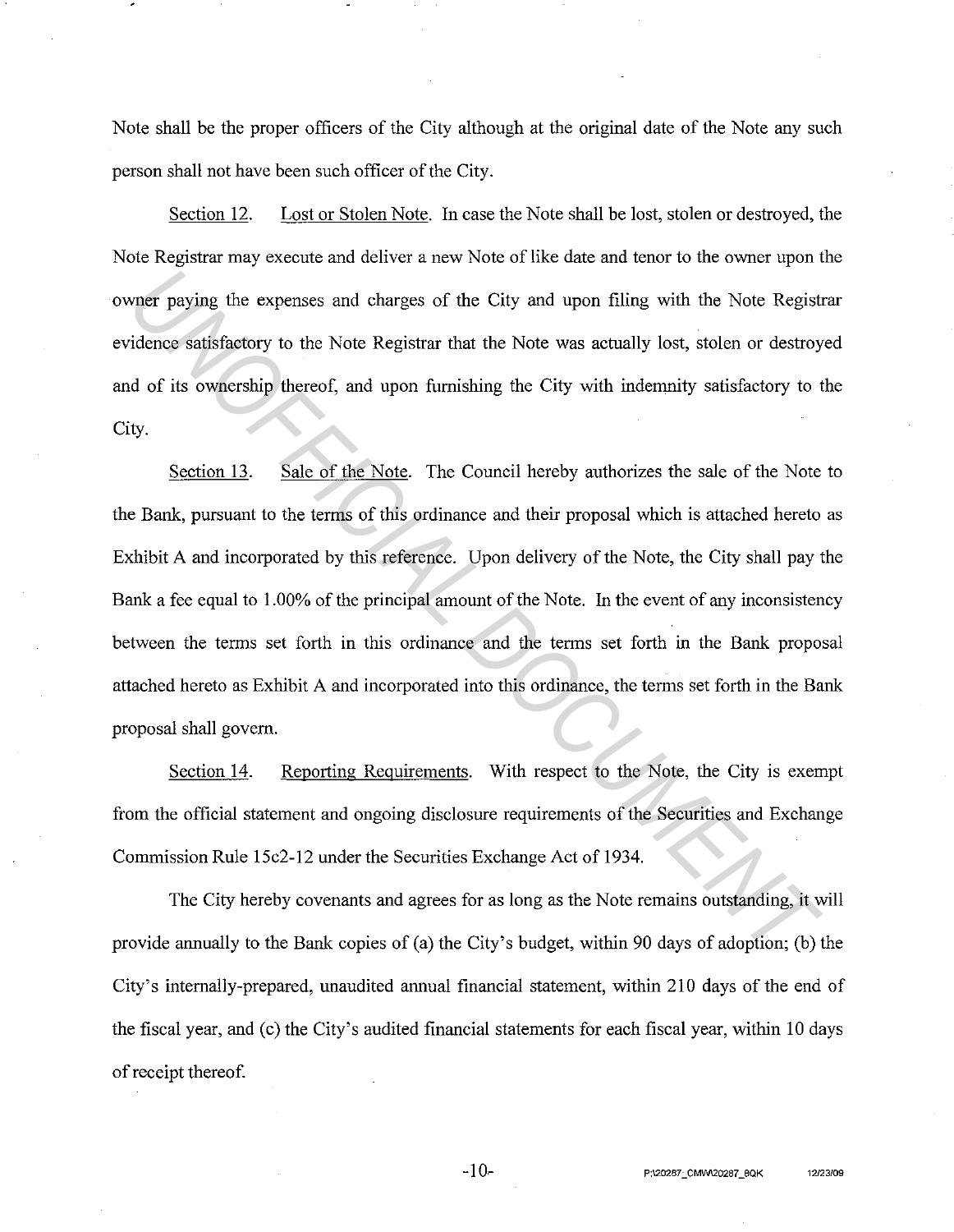Section 15. Severability. If any provision in this ordinance is declared by any court of competent jurisdiction to be contrary to law, then such provision shall be null and void and shall be deemed separable from the remaining provision of this ordinance and shall in no way affect the validity of the other provisions of this ordinance or of the Note.

Section 16. General Authorization; Ratification of Prior Acts. The Finance Director and other appropriate officers of the City are authorized to take any actions and to execute documents as in their judgment may be necessary or desirable in order to carry out the terms of, and complete the transactions contemplated by, this ordinance. All acts taken pursuant to the authority of this ordinance but prior to its effective date are hereby ratified.

Section 17. Effective Date. This ordinance shall take effect five days after its passage and publication in the manner provided by law.

*UNOFFICIAL DOCUMENT*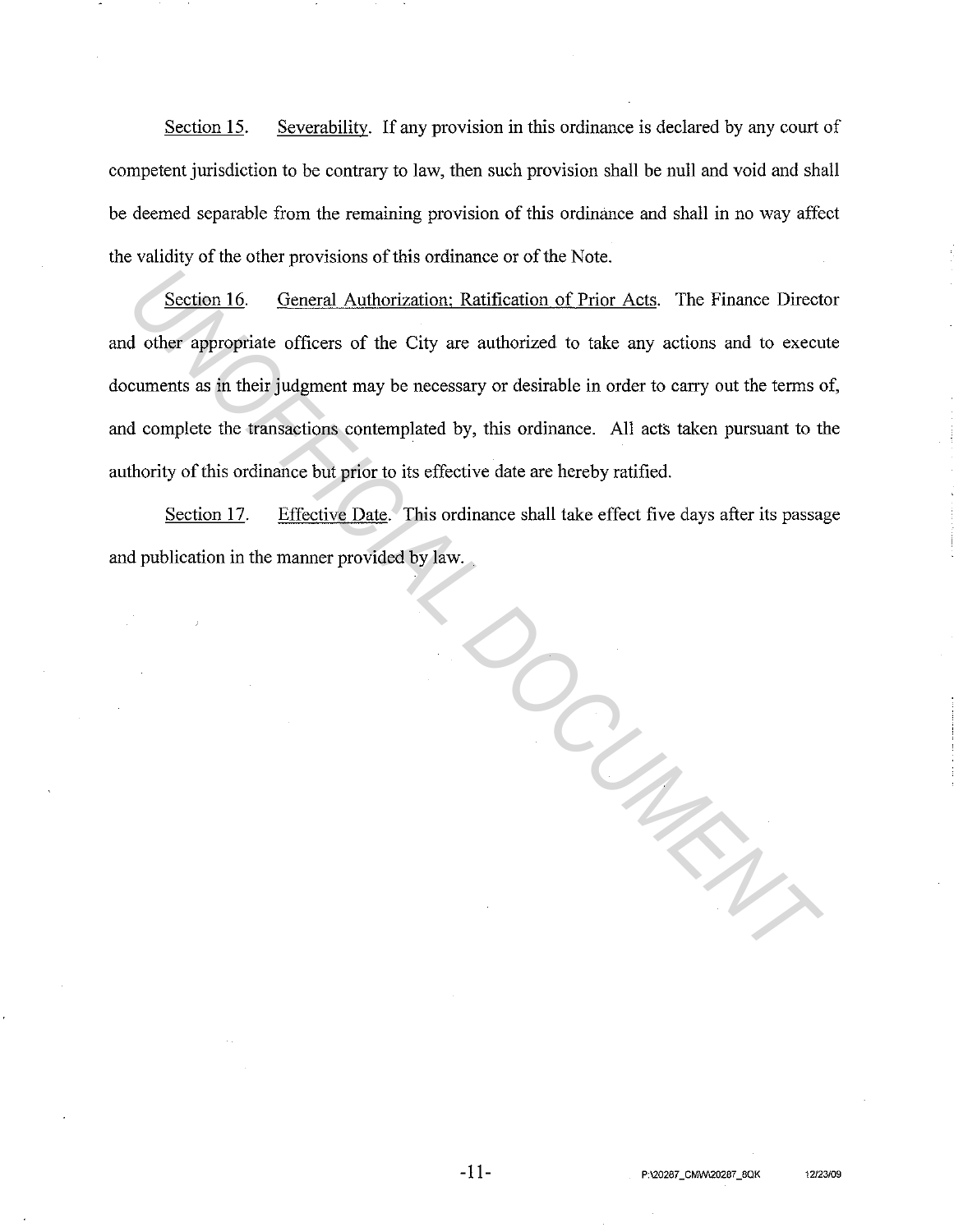PASSED by the Council of the City of University Place at a regular meeting held this 14th day of December, 2009.

## CITY OF UNIVERSITY PLACE, WASHINGTON

Mayor

ATTEST:

City Clerk

APPROVED AS TO FORM:

K&L Gates LLP

FILED WITH THE CITY CLERK:

PASSED BY THE CITY COUNCIL: TEST:<br>
UNAVOT<br>
UNAVOTED AS TO FORM<br>
PROVED AS TO FORM<br>
K&I. GRES LIP<br>
UED WITH THE CITY COUNCIL:<br>
USLISHED:<br>
TECTIVE DATE:<br>
TECTIVE DATE:<br>
XDINANCE NO.: \_

PUBLISHED:

EFFECTIVE DATE:

ORDINANCE NO.: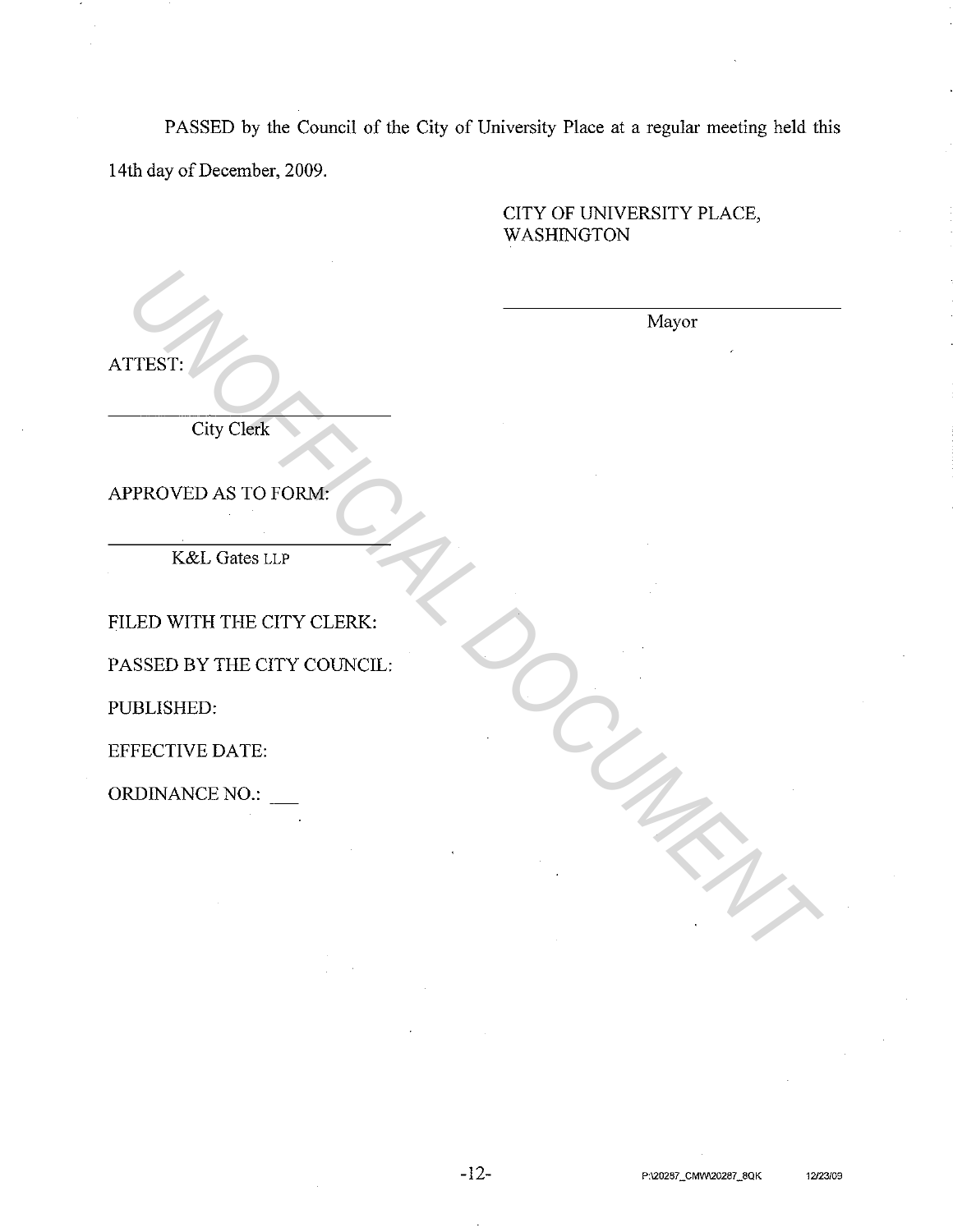# EXHIBIT A

# BANK PROPOSAL

UNOFFICIAL DOCUMENT

A-I **P:\20287 \_CMW\20287 \_SQK 12123/09**